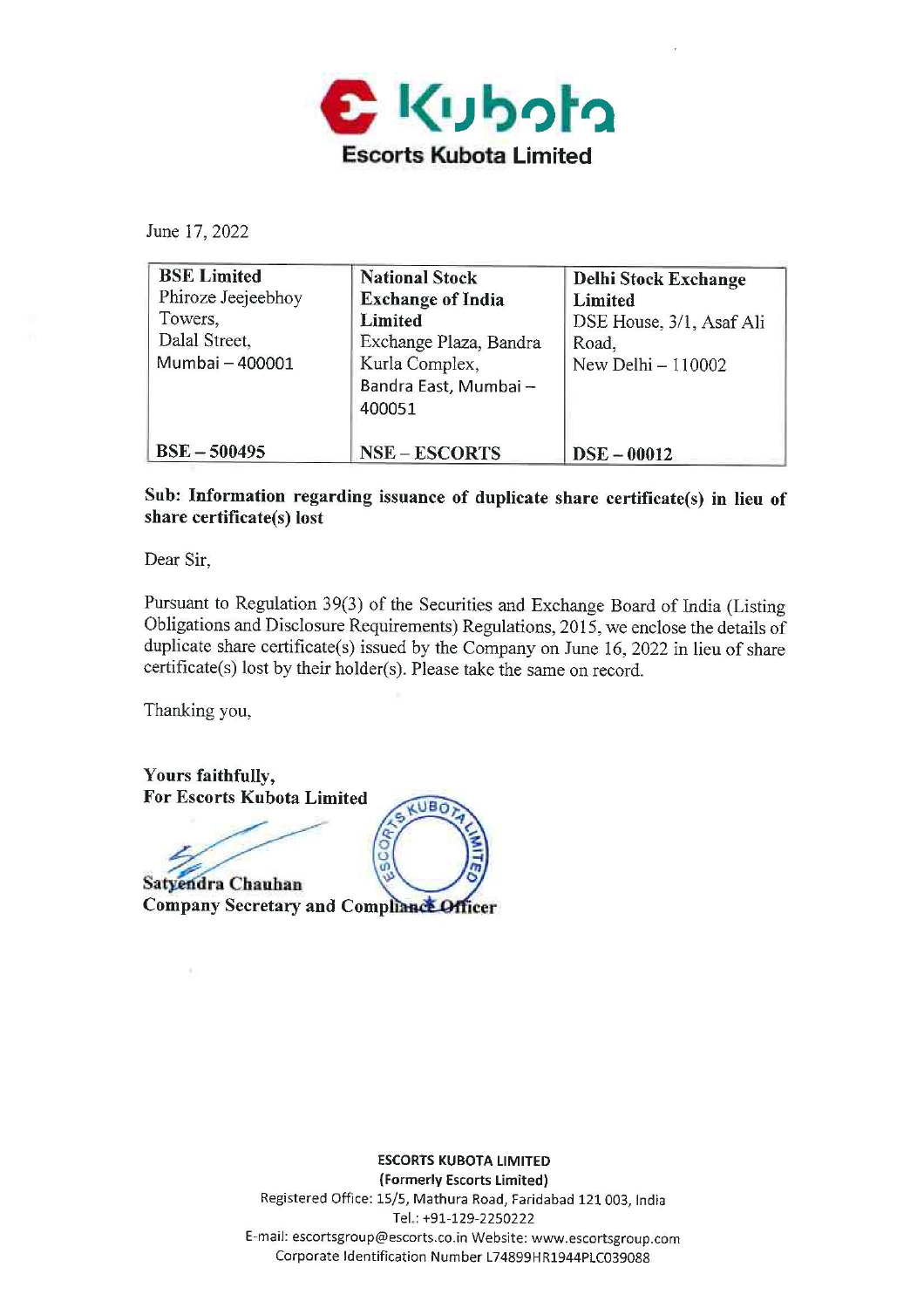

Ref: KFPL/ESCI/DUP/4 Date: 16.06.2022

Mr. Satyendra Chauhan Company Secretarial Department Escorts Limited 15/5, Mathura Road Faridabad – 121003

Dear Sir,

SUB : ISSUE OF DUPLICATE SHARE CERTIFICATE INTIMATION<br>FOLIO : ESC0047363, ESC0154335, ESC0147481, ESC0337481, ESC016

: ESC0047363, ESC0154335, ESC0147481, ESC0337481, ESC0161174, ESC0166644, ESC0017154,ESC0318246,ESC0032388 & ESC0301070.

This letter is being issued in reference to our letter with respect to receipt of information from below mentioned shareholders for loss of share certificates.

We have issued Duplicate Share Certificates in respect of the same and all the Duplicate Share Certificates have been issued within the timelines prescribed in the applicable regulations.

Request you to inform the same to the Stock Exchanges concerned.

| <b>ESCORTS KUBOTA LIMITED</b>                   |                   |                                                  |                         |                       |                                                                                                                                            |                                                                                                                                            |                |  |  |
|-------------------------------------------------|-------------------|--------------------------------------------------|-------------------------|-----------------------|--------------------------------------------------------------------------------------------------------------------------------------------|--------------------------------------------------------------------------------------------------------------------------------------------|----------------|--|--|
| ISSUE OF DUPLICATE SHARE CERTIFICATE INTIMATION |                   |                                                  |                         |                       |                                                                                                                                            |                                                                                                                                            |                |  |  |
| Sl No.                                          | Folio             | Name of the Shareholder                          | Old Share Certificate   | New Share Certificate | Distinctive Nos.                                                                                                                           |                                                                                                                                            | No. of Shares  |  |  |
| $\mathbf{1}$                                    | ESC0047363        | <b>SUNANDA SAHA</b>                              | 90053448 - 90053480     | 1458759 - 1458791     | 494301<br>751147<br>1091390<br>1172695<br>1379229<br>1829172<br>2189103<br>2701810<br>3080710<br>3610101<br>5402506<br>8598290<br>13602469 | 494325<br>751171<br>1091404<br>1172707<br>1379249<br>1829190<br>2189125<br>2701844<br>3080744<br>3610205<br>5402694<br>8598592<br>13602952 | 1292           |  |  |
| 2                                               | ESC0154335        | <b>VINAYAK RAO</b>                               | 90159401 - 90159402     | 1458757 - 1458758     | 27510984<br>33760984                                                                                                                       | 27510988<br>33760988                                                                                                                       | 10             |  |  |
| 3                                               | ESC0147481        | VARUN KUKREJA                                    | 772472                  | 1458756               | 31771209                                                                                                                                   | 31771408                                                                                                                                   | 200            |  |  |
| $\overline{4}$                                  | ESC0337481        | <b>SHIV SHANKAR KHANNA</b>                       | $997022 - 997025$       | 1458752 - 1458755     | 39801419                                                                                                                                   | 39801493                                                                                                                                   | 75             |  |  |
| 5                                               | ESC0161174        | PARSANTA MAHAJAN                                 | 1030624 - 1030627       | 1458748 - 1458751     | 41293739                                                                                                                                   | 41293813                                                                                                                                   | 75             |  |  |
| 6                                               | ESC0166644        | <b>SHARDADEVI</b><br>VISHWANATH ASHER            | 394060, 396016 - 396018 | 1458744 - 1458747     | 3688983<br>19316052<br>27082444<br>33332444<br>24946234<br>31196234<br>64349368<br>64749252                                                | 3688996<br>19316059<br>27082468<br>33332446<br>24946283<br>31196283<br>64349408<br>64749260                                                | 200            |  |  |
| $\tau$                                          | ESC0032388        | <b>JAWAHAR J THAKKAR</b>                         | $90045783 - 90045785$   | 1458792-1458794       | 1857048<br>2740405<br>5541627                                                                                                              | 1857059<br>2740425<br>5541643                                                                                                              | 50             |  |  |
| 8                                               | <b>ESC0301070</b> | <b>RAJAN LOOMBA</b><br><b>ASHA LOOMBA</b>        | $908975 - 908976$       | 1458795 - 1458796     | 37036043                                                                                                                                   | 37036044                                                                                                                                   | $\overline{2}$ |  |  |
| 9                                               | ESC0017154        | SURINDER KUMAR JAIN<br><b>SUNITA JAIN - IEPF</b> | <b>IEPF</b>             | <b>IEPF</b>           | 5294080<br>19502980<br>27106934<br>33356934                                                                                                | 5294829<br>19503699<br>27107068<br>33357068                                                                                                | 1740           |  |  |
| 10                                              | ESC0318246        | SUNIL KUMAR GHOSE -<br><b>IEPF</b>               | <b>IEPF</b>             | <b>IEPF</b>           | 38429519                                                                                                                                   | 38429668                                                                                                                                   | 150            |  |  |

## **KFin Technologies Limited Q**

(Formerly known as **KFin Technologies Private Limited)** 

## **Registered** & **Corporate Office:**

Selenium, Tower B, Plot No- 31 & 32, Financial District, Nanakramguda, Serilingampally Hyderabad Rangareddi, Telangana - 500032, India

[ **CIN** : **U72400TG2017PLC117649**